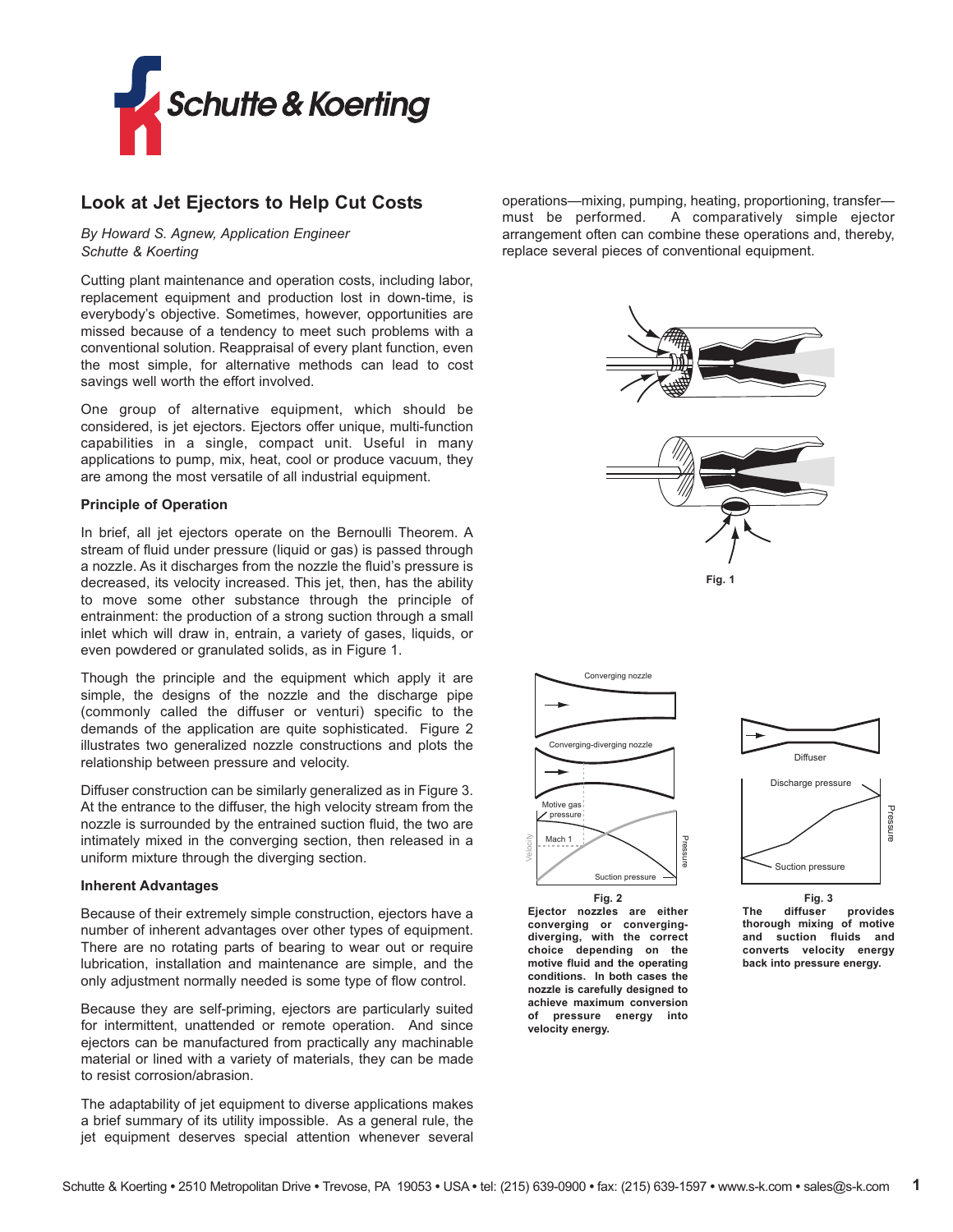## **Ventilation and Pollution**

Plant ventilation, and the related area of pollution control of plant exhaust, is another area where jet equipment can contribute efficiency and lower costs. Ejector-venturi fume scrubbers will simultaneously exhaust and scrub fumes with the water of solution stream, which serves as the motive fluid. In-plant ventilation can also be effected with jet equipment, and especially useful approach in areas where corrosive fumes are present.

In the production of propane waxed, formed cups, for example, fumes will corrode or block electric fans. A single motive source for pressurized air or water will operate a system of ventilation ports to move large volumes of air for draft production in many separate plant areas.

Related ejector equipment, blowers and blast nozzles, are used to increase draft in stacks and chimneys as well as exhaust gases in shipboard applications. The compact size and reliability of these blowers, like that of all ejector equipment, provides the capability for installation in minimal or remote spaces with no need for complete accessibility.

#### **Portability**

Though water is a necessary component of many process streams, it can also present problems in plant drainage. Draining ground water from any remote plant area, subterranean or surface, reveals another ejector advantage: portability. By locating the motive pump in a permanent installation the eductor can be moved to problem areas or since intermittent operation and selfpriming are additional jet capabilities established permanently wherever the problem recurs.

Ejector portability can be equally important in those often difficult, but necessary, house-keeping operations. Drainage of sumps, sludge removal from tanks or tank cars, and cleaning with high velocity streams, are common uses.

## **Hazardous Locations**

The ability to perform pumping suction, or fume evacuation without electricity can make jets the equipment choice for hazardous or inflammable conditions. The alternative, a motor in an explosionproof housing to run a pump, can be an expensive proposition with some remaining risk as well as periodic down-time for inspection and maintenance because of the pump's high operating speed.

Examples of this application include the use of ejector to eliminate gas pockets in grain elevators, ship's holds, or



*Steam or Air Jet Blower*



any space where inflammable gases may collect by applying a slight draft or vacuum. Water or steam jets, operating without electricity, are also in use in the pickling line towers of sheet metal rolling mills to eliminate pocketing of H2.

The expanding number of nuclear power plants has added a new category to the "hazardous conditions" heading, but jet equipment is up to the task. Two examples are the use of twin element steam jet vacuum systems to pull vacuum on the main condensors, and stream jet syphons (high lift suction of 22 ft) enclosed in in-line units to handle radioactive wastes. Handling less exotic, yet still "difficult" materials, such as acids or other corrosives, or exhausting their vapors can damage pump components, especially the seals which are an inherent weak point; pump adaptations specific to these problems are often difficult and expensive and involve costly maintenance. Ejectors constructed of appropriate materials can avoid all these problems.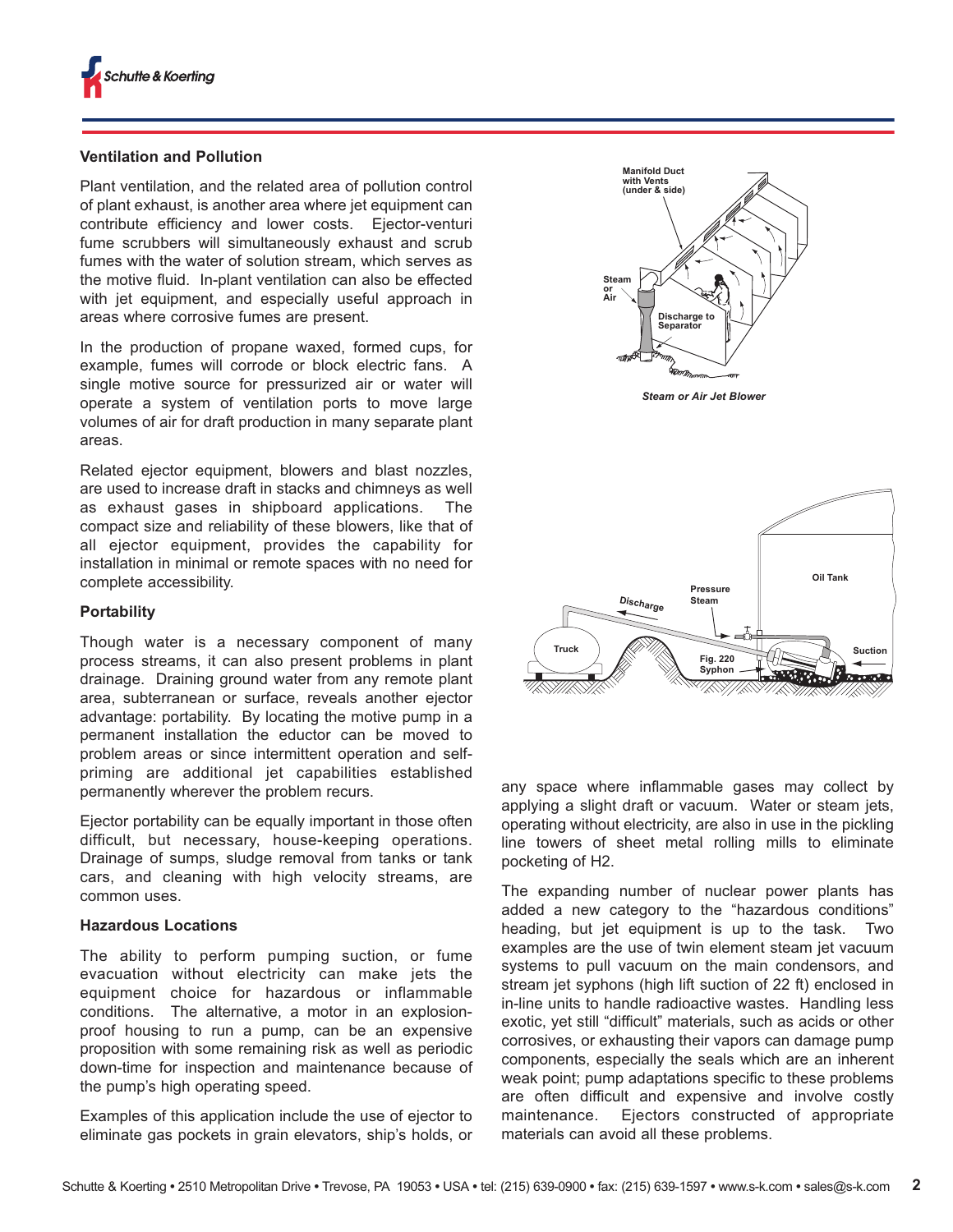

#### **The Gas Compressor**

One of the most contemporarily advantageous members of the ejector equipment group is the gas compressor which uses a high pressure gas to entrain and mix lower pressure gas for discharge at an intermediate pressure. When both gases are steam the unit is often called a thermocompressor. Thermocompressors have obvious advantages in an age of rising energy costs because they recirculate low pressure steam, "waste steam" in happier times, to extract more work.

One typical use of thermocompressor is with a Yankee dryer, though a similar arrangement may be adapted for any plant seeking to economize on its steam costs. Here, high pressure steam entrains low pressure steam for discharge into the dryer. Automatic regulation is accomplished by means of an airoperated pressure controller and either a diaphragm or piston operator on the spindle. Because the spindle can reduce flow without reducing the energy available per pound of gas, the compressor utilizes the maximum energy available at all flow ranges.

Applications related to these examples in function or object are numerous. Eductors mounted permanently in tanks will fill and continuously agitate tank contents. Pipeline heaters are related to the sparger nozzles and circulating heaters necessary for many process vessels. There are still other classes of ejector equipment designed for functions not already mentioned. Eductors equipped with hoppers will efficiently handle dry materials by entraining and mixing solid with fluid either in a

Pipeline heaters are related to the sparger nozzles and circulating heaters necessary for many process vessels. There are still other classes of ejector equipment designed for functions not already mentioned. Eductors equipped with hoppers will efficiently handle dry materials by entraining and mixing solid with fluid either in a continuous process or for discharge into batch tanks. Others serve to produce vacuum or in combination with mechanical pumping to achieve a broad range of process purposes.

As a brief summary, an ejector should be considered for any job which involves one or more of the following functions:

- **•** Heating, lifting, or moving a liquid or gas
- **•** Heating or cooling
- **•** Movings of slurries or granular solids
- **•** Mixing: two liquids, two gases or a liquid with a gas
- **•** Producing vacuum
- **•** Condensing steam
- **•** Scrubbing gases

In any one of these broad categories an ejector may prove to be the most economical solution. The best choice, of course, depends upon a careful analysis of alternative, including the energy requirements of each. Since an ejector operates on energy contained in a pressurized fluid, the cost to supply this fluid added to the cost of the ejector must be the basis of evaluating the economics of a particular application.

continuous process or for discharge into batch tanks. Others serve to produce vacuum or in combination with mechanical pumping to achieve a broad range of process purposes.



Maintenance cost, on the other hand, is a very minor item with ejector equipment but can make a centrifugal pump one of the most costly items in a plant. Steam is often used as the motive fluid for jets, and the cost of steam is not what it was, but it remains the largest single source of heat energy in many process plants. Using ejector equipment to exploit this existing energy source more efficiently may well pay economic dividends.

In some cases, a particular capability of an ejector will, in itself, make it the clear choice for an application, e.g., the selfcleaning of flow-through continuous slurry heaters, the widerange of available materials which simplify handling of corrosives, or the low maintenance and self-priming features appropriate for remote locations or intermittent operation.

In other cases, the somewhat higher pumping efficiency of a mechanical system or either the cost or lack of pressurized plant steam, pressurized water, or shop air may dictate that conventional pumping be used. And, in other situations, combination systems using mechanical pumping to supply motive force in isolation while ejector equipment performs the actual function may prove best.

Whatever the job to be done the choice of the most efficient and economical method should include a thorough investigation of equipment capabilities and a comparison of the total costs of operation—acquisition, installation, energy supply, maintenance—of both conventional and alternative equipment like jet ejectors.